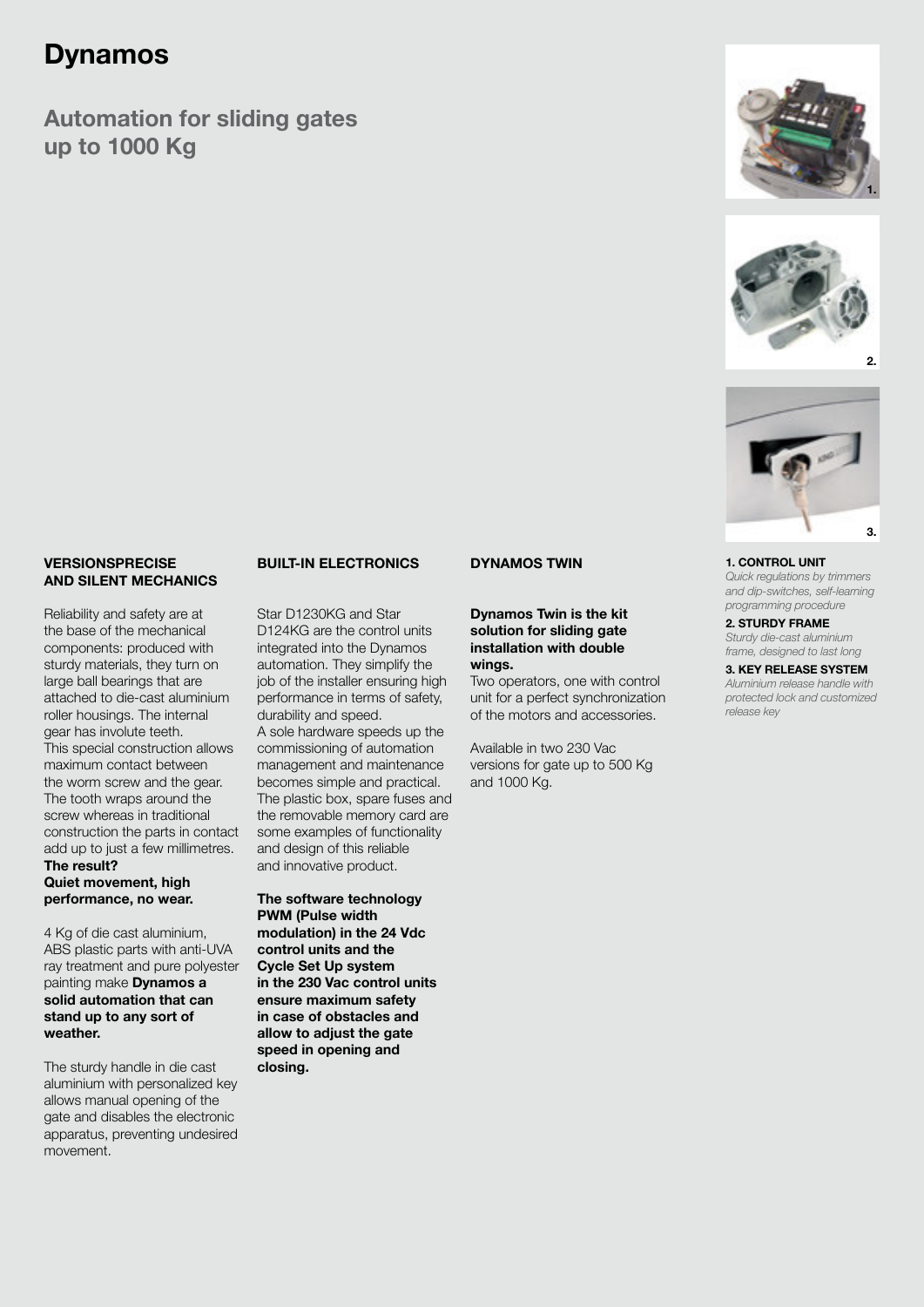# **KINGGATES**



*Key release system*

| <b>DYNAMOS - TECHNICAL DATA</b> |              |                |        |                          |          |           |  |
|---------------------------------|--------------|----------------|--------|--------------------------|----------|-----------|--|
| Code                            |              | D 500          | D 1000 | D 24/400                 | D 24/600 | D 24/1000 |  |
| Mains power supply              | (Vac 50 Hz)  | 230            |        |                          |          |           |  |
| Motor supply                    | (Vac/Vdc)    |                | 230    | 24                       |          |           |  |
| Motor power                     | (W)          | 200<br>400     |        | 40                       | 70       | 80        |  |
| Speed                           | (m/min.)     |                | 10     | $9 \div 15$              |          |           |  |
| Overload cut-out                | (C)          |                | 140    | $\overline{\phantom{a}}$ |          |           |  |
| Weight                          | (kg)         | 10             | 12     | 9<br>11                  |          |           |  |
| Max weight of the gate          | (kg)         | 500            | 1000   | 400                      | 600      | 1000      |  |
| Cycle of work                   | $(\%)$       | 30             |        | 50                       | 80       |           |  |
| <b>Dimensions</b>               | (mm)         | 325x185x274    |        |                          |          |           |  |
| Working temperature             | $(^\circ C)$ | $-20 \div +55$ |        |                          |          |           |  |

Also available in 110 V version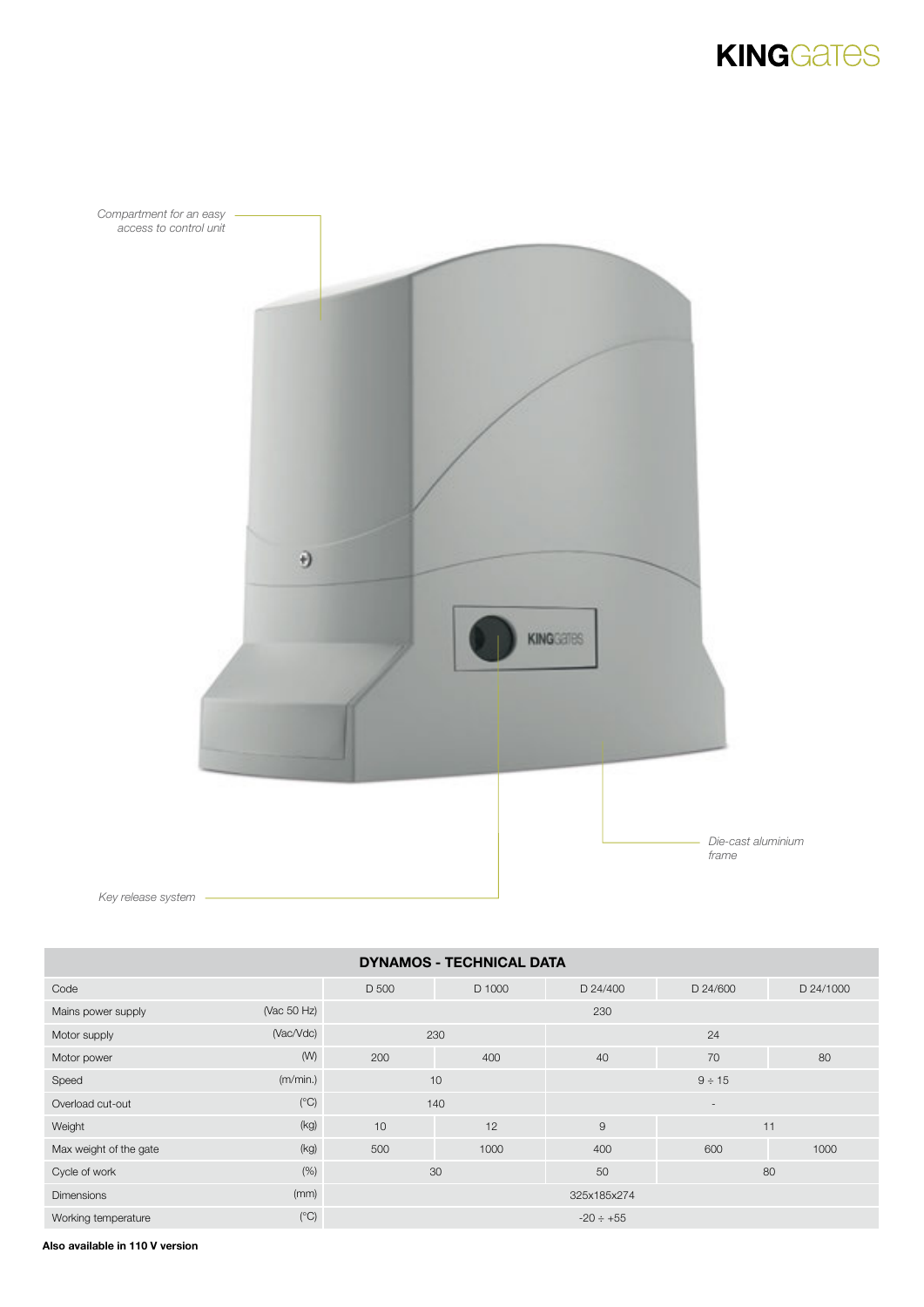### Dynamos

### MOTORS - AVAILABLE VERSIONS

| Code            | Motor   | Control unit   | Radio receiver | Fixing kit | Gate max weight |
|-----------------|---------|----------------|----------------|------------|-----------------|
| Dynamos 500     | 230 Vac | Star D 1230 KG |                |            | 500 kg          |
| Dynamos 1000    | 230 Vac | Star D 1230 KG |                | $\bullet$  | 1000 kg         |
| Dynamos 24/400  | 24 Vdc  | Star D 124 KG  | $\bullet$      | $\bullet$  | 400 kg          |
| Dynamos 24/600  | 24 Vdc  | Star D 124 KG  |                | $\bullet$  | 600 kg          |
| Dynamos 24/1000 | 24 Vdc  | Star D 124 KG  |                | $\bullet$  | 1000 kg         |

#### DYNAMOS TWIN - AVAILABLE VERSIONS Code Dynamos 500 with control unit Star 2230 KG Dynamos 500 without electronics Dynamos 1000 with control unit Star 2230 KG Dynamos 1000 Dynamos 1000<br>without electronics Gate max weight Dy Twin 500 • • 500 kg Dy Twin 1000 • • 1000 kg

# Dynamos Kit

| <b>KIT - AVAILABLE VERSIONS</b> |                       |                          |                          |               |                  |                    |           |                       |            |                 |
|---------------------------------|-----------------------|--------------------------|--------------------------|---------------|------------------|--------------------|-----------|-----------------------|------------|-----------------|
| Code                            | <b>DYNAMOS</b><br>500 | <b>DYNAMOS</b><br>24/400 | <b>DYNAMOS</b><br>24/600 | STYLO 4K      | <b>IDEA PLUS</b> | NOVO LT<br>24 PLUS | VIKY 30   | <b>NOVO</b><br>PH 180 | <b>TAB</b> | Gate max weight |
| Dy Kit 230/500                  | $\bullet$             |                          |                          | $\bullet$ (2) | $\bullet$        |                    | $\bullet$ |                       | $\bullet$  | 500 kg          |
| Dy Kit 230/500 LT               | $\bullet$             |                          |                          | $\bullet$ (1) |                  |                    | $\bullet$ |                       |            | 500 kg          |
| Dy Kit 24/400                   |                       | $\bullet$                |                          | $\bullet$ (2) | $\bullet$        |                    | $\bullet$ |                       | $\bullet$  | 400 kg          |
| Dy Kit 24/400 LT                |                       |                          |                          | $\bullet$ (1) |                  |                    | $\bullet$ |                       |            | 400 kg          |
| Dy Kit 24/600                   |                       |                          | $\bullet$                | $\bullet$ (2) | $\bullet$        |                    | $\bullet$ |                       | $\bullet$  | 600 kg          |
| Dy Kit 24/600 LT                |                       |                          | $\bullet$                | $\bullet$ (1) |                  |                    | $\bullet$ |                       |            | 600 kg          |
| Dy Kit 24/400 NV                |                       |                          |                          | $\bullet$ (2) |                  | $\bullet$          |           | $\bullet$             | $\bullet$  | 400 kg          |
| Dy Kit 24/600 NV                |                       |                          | $\bullet$                | $\bullet$ (2) |                  | $\bullet$          |           | $\bullet$             | $\bullet$  | 600 kg          |

24 V version also available for markets with 110 V mains power supply









IDEA PLUS